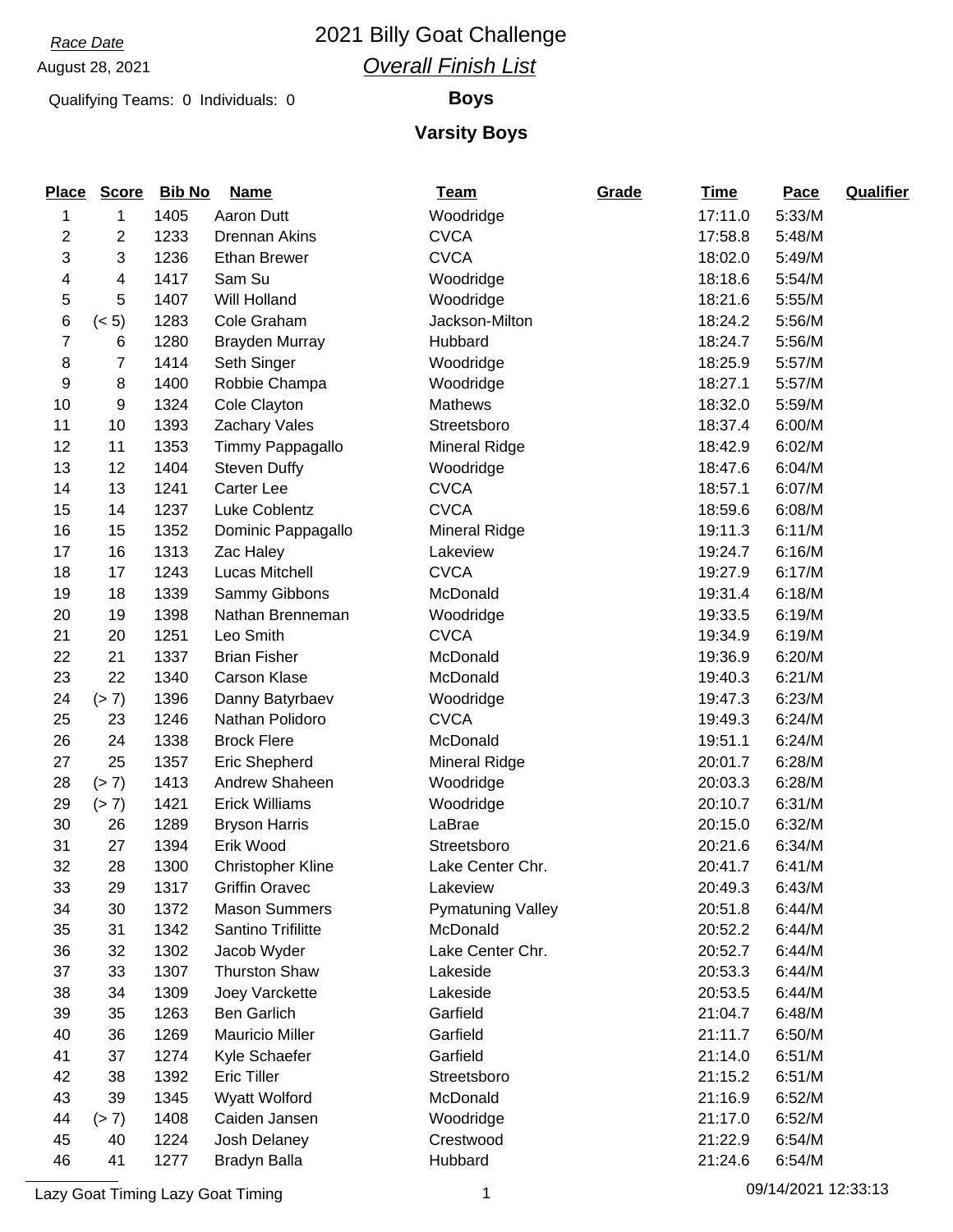### *Race Date* 2021 Billy Goat Challenge *Overall Finish List*

Qualifying Teams: 0 Individuals: 0 **Boys**

## **Varsity Boys**

| <u>Place</u> | <b>Score</b> | <b>Bib No</b> | <b>Name</b>               | <u>Team</u>              | Grade | <b>Time</b> | Pace   | <b>Qualifier</b> |
|--------------|--------------|---------------|---------------------------|--------------------------|-------|-------------|--------|------------------|
| 47           | 42           | 1371          | Austin Musgrave           | <b>Pymatuning Valley</b> |       | 21:26.9     | 6:55/M |                  |
| 48           | 43           | 1315          | Evan Hyde                 | Lakeview                 |       | 21:32.2     | 6:57/M |                  |
| 49           | 44           | 1389          | Kevin Murphey             | Streetsboro              |       | 21:35.2     | 6:58/M |                  |
| 50           | (< 5)        | 1221          | Kaden Paniagua            | Champion                 |       | 21:35.8     | 6:58/M |                  |
| 51           | 45           | 1341          | Max Taranova              | McDonald                 |       | 21:37.6     | 6:59/M |                  |
| 52           | 46           | 1316          | <b>Trent Miller</b>       | Lakeview                 |       | 21:41.0     | 7:00/M |                  |
| 53           | (> 7)        | 1027          | Aiden Booth               | McDonald                 |       | 21:41.1     | 7:00/M |                  |
| 54           | 47           | 1297          | <b>Ben Carlson</b>        | Lake Center Chr.         |       | 21:46.0     | 7:01/M |                  |
| 55           | 48           | 1188          | <b>Jack Hamilton</b>      | Canfield                 |       | 21:47.2     | 7:02/M |                  |
| 56           | 49           | 1231          | Kevin Vechery             | Crestwood                |       | 21:47.9     | 7:02/M |                  |
| 57           | (> 7)        | 1399          | Kyle Carey                | Woodridge                |       | 21:50.7     | 7:03/M |                  |
| 58           | 50           | 1329          | Evan MacGregor            | Mathews                  |       | 21:52.6     | 7:03/M |                  |
| 59           | 51           | 1230          | Augie Schweickert         | Crestwood                |       | 21:54.6     | 7:04/M |                  |
| 60           | 52           | 1320          | Mason Wheeler             | Lakeview                 |       | 21:55.8     | 7:04/M |                  |
| 61           | (> 7)        | 1415          | Carter Speakman           | Woodridge                |       | 21:59.1     | 7:06/M |                  |
| 62           | (> 7)        | 1403          | Cooper DeFrange           | Woodridge                |       | 22:21.5     | 7:13/M |                  |
| 63           | 53           | 1327          | Justin Franko             | Mathews                  |       | 22:24.4     | 7:14/M |                  |
| 64           | (> 7)        | 1235          | <b>Tyson Bader</b>        | <b>CVCA</b>              |       | 22:26.9     | 7:14/M |                  |
| 65           | (> 7)        | 1234          | Cody Anderson             | <b>CVCA</b>              |       | 22:27.5     | 7:15/M |                  |
| 66           | 54           | 1362          | Seth Bryan                | <b>Pymatuning Valley</b> |       | 22:41.3     | 7:19/M |                  |
| 67           | 55           | 1385          | Charles Ivory             | Streetsboro              |       | 23:00.5     | 7:25/M |                  |
| 68           | (< 5)        | 1182          | Danny Sigler              | <b>Bristol</b>           |       | 23:03.0     | 7:26/M |                  |
| 69           | (< 5)        | 1382          | Benjamin Polonus          | Springfield              |       | 23:03.6     | 7:26/M |                  |
| 70           | (> 7)        | 1239          | Sam Helin                 | <b>CVCA</b>              |       | 23:03.7     | 7:26/M |                  |
| 71           | 56           | 1184          | <b>Christopher Altier</b> | Canfield                 |       | 23:08.0     | 7:28/M |                  |
| 72           | 57           | 1330          | <b>Christian Mudrey</b>   | Mathews                  |       | 23:10.1     | 7:28/M |                  |
| 73           | 58           | 1208          | Aiden OBrien              | Canfield                 |       | 23:11.5     | 7:29/M |                  |
| 74           | 59           | 1228          | Drake Rennaker            | Crestwood                |       | 23:12.1     | 7:29/M |                  |
| 75           | 60           | 1380          | <b>Bo Warrick</b>         | Seb. McKinley            |       | 23:16.2     | 7:30/M |                  |
| 76           | (< 5)        | 1214          | <b>Gabriel Bettross</b>   | Mooney                   |       | 23:16.3     | 7:30/M |                  |
| 77           | 61           | 1229          | <b>Grayson Sandwald</b>   | Crestwood                |       | 23:19.4     | 7:31/M |                  |
| 78           | 62           | 1301          | Liam Wilson               | Lake Center Chr.         |       | 23:20.2     | 7:32/M |                  |
| 79           | (> 7)        | 1336          | Kallen Dye                | McDonald                 |       | 23:23.5     | 7:33/M |                  |
| 80           | 63           | 1226          | Robert Greenwood          | Crestwood                |       | 23:27.8     | 7:34/M |                  |
| 81           | 64           | 1296          | Ben Allan                 | Lake Center Chr.         |       | 23:29.0     | 7:35/M |                  |
| 82           | (> 7)        | 1411          | Josh McGee                | Woodridge                |       | 23:30.0     | 7:35/M |                  |
| 83           | 65           | 1391          | <b>Raynard Sims</b>       | Streetsboro              |       | 23:33.0     | 7:36/M |                  |
| 84           | 66           | 1203          | <b>Quinton Miller</b>     | Canfield                 |       | 23:34.0     | 7:36/M |                  |
| 85           | (< 5)        | 1220          | Micah Nolan               | Champion                 |       | 23:37.1     | 7:37/M |                  |
| 86           | 67           | 1388          | <b>Steve Michniak</b>     | Streetsboro              |       | 23:42.0     | 7:39/M |                  |
| 87           | 68           | 1281          | <b>Austin Smith</b>       | Hubbard                  |       | 23:43.9     | 7:39/M |                  |
| 88           | (> 7)        | 1249          | Alex Robinson             | <b>CVCA</b>              |       | 23:45.6     | 7:40/M |                  |
| 89           | 69           | 1368          | Gavin Hodge               | <b>Pymatuning Valley</b> |       | 23:47.3     | 7:40/M |                  |
| 90           | (> 7)        | 1418          | Jason Thompson            | Woodridge                |       | 23:58.3     | 7:44/M |                  |
| 91           | 70           | 1312          | Marcus Grube              | Lakeview                 |       | 24:02.9     | 7:45/M |                  |
| 92           | (> 7)        | 1386          | Elijah Landres            | Streetsboro              |       | 24:04.1     | 7:46/M |                  |

Lazy Goat Timing Lazy Goat Timing 2 09/14/2021 12:33:14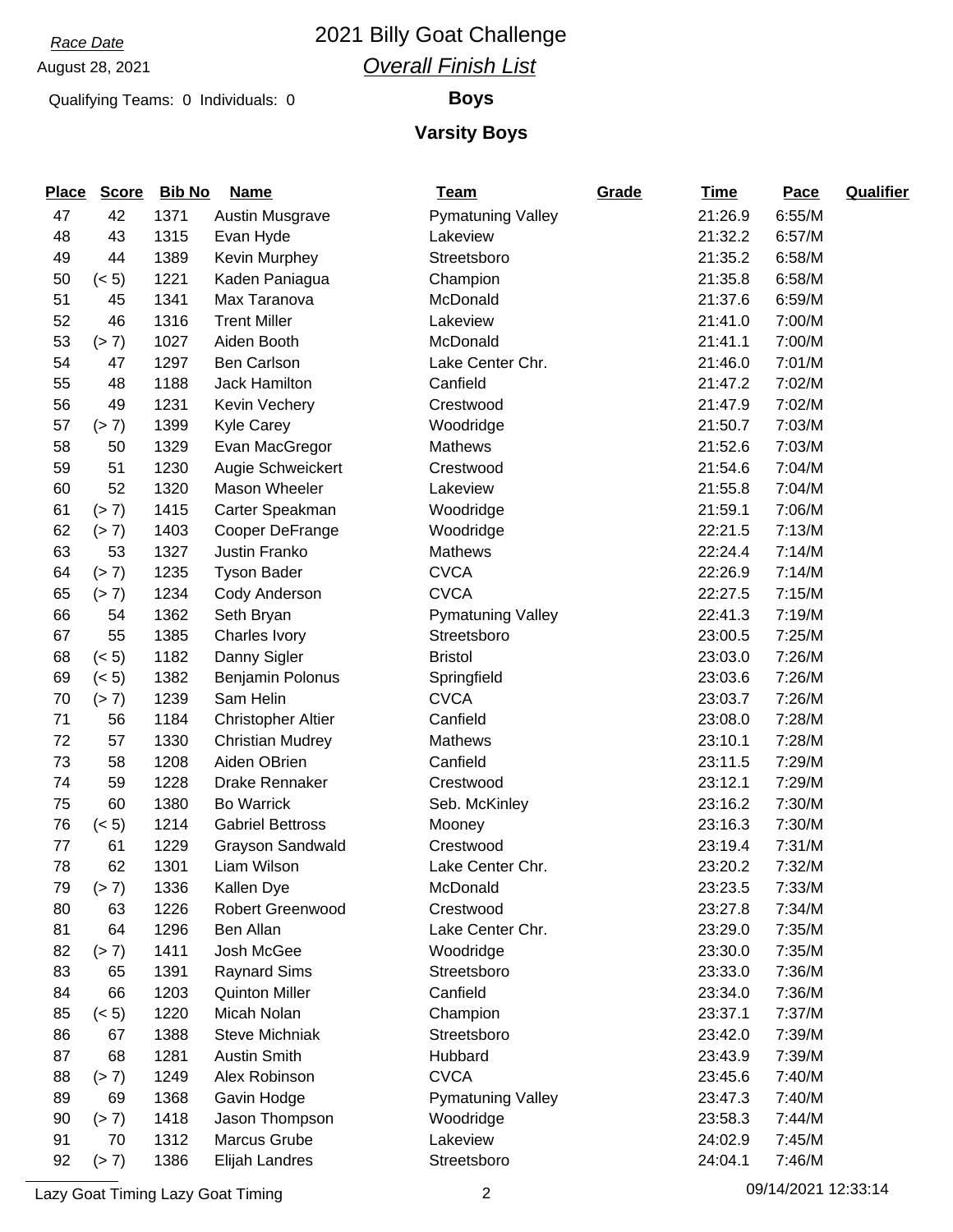### *Race Date* 2021 Billy Goat Challenge *Overall Finish List*

Qualifying Teams: 0 Individuals: 0 **Boys**

#### **Varsity Boys**

| <b>Place</b> | <b>Score</b> | <b>Bib No</b> | <b>Name</b>             | <u>Team</u>              | Grade | <b>Time</b> | Pace   | <b>Qualifier</b> |
|--------------|--------------|---------------|-------------------------|--------------------------|-------|-------------|--------|------------------|
| 93           | 71           | 1347          | Ethan Bodo              | <b>Mineral Ridge</b>     |       | 24:04.4     | 7:46/M |                  |
| 94           | 72           | 1303          | Gabe Benton             | Lakeside                 |       | 24:07.7     | 7:47/M |                  |
| 95           | 73           | 1308          | <b>Tyler Smith</b>      | Lakeside                 |       | 24:09.2     | 7:47/M |                  |
| 96           | (> 7)        | 1409          | Harvey Kever            | Woodridge                |       | 24:09.3     | 7:48/M |                  |
| 97           | (> 7)        | 1334          | Garek Deluga            | McDonald                 |       | 24:10.3     | 7:48/M |                  |
| 98           | 74           | 1278          | A.J. Cheney             | Hubbard                  |       | 24:11.0     | 7:48/M |                  |
| 99           | 75           | 1366          | Mason Haley             | Pymatuning Valley        |       | 24:12.0     | 7:48/M |                  |
| 100          | 76           | 1271          | <b>Dillan Paul</b>      | Garfield                 |       | 24:14.6     | 7:49/M |                  |
| 101          | (> 7)        | 1416          | Josh Stetler            | Woodridge                |       | 24:15.5     | 7:50/M |                  |
| 102          | (> 7)        | 1390          | Michael Rogowski        | Streetsboro              |       | 24:17.4     | 7:50/M |                  |
| 103          | (> 7)        | 1344          | Rowan Wolford           | McDonald                 |       | 24:21.2     | 7:51/M |                  |
| 104          | (> 7)        | 1240          | Gavin Kastner           | <b>CVCA</b>              |       | 24:25.8     | 7:53/M |                  |
| 105          | (< 5)        | 1253          | Nicholas Aldrich        | East Liverpool           |       | 24:28.9     | 7:54/M |                  |
| 106          | (> 7)        | 1333          | <b>Trace Dehner</b>     | McDonald                 |       | 24:32.0     | 7:55/M |                  |
| 107          | (> 7)        | 1242          | Xavier Maianu           | <b>CVCA</b>              |       | 24:33.3     | 7:55/M |                  |
| 108          | 77           | 1213          | Jake Wilkeson           | Canfield                 |       | 24:34.0     | 7:56/M |                  |
| 109          | (> 7)        | 1412          | <b>Tyler Robbins</b>    | Woodridge                |       | 24:34.1     | 7:56/M |                  |
| 110          | (> 7)        | 1410          | Isaiah Looman           | Woodridge                |       | 24:37.5     | 7:57/M |                  |
| 111          | 78           | 1325          | <b>William Clower</b>   | Mathews                  |       | 24:47.4     | 8:00/M |                  |
| 112          | 79           | 1199          | <b>Nick Marcniak</b>    | Canfield                 |       | 24:51.3     | 8:01/M |                  |
| 113          | 80           | 1265          | Aidan Hill              | Garfield                 |       | 24:54.8     | 8:02/M |                  |
| 114          | 81           | 1294          | Keith Smith             | LaBrae                   |       | 24:57.5     | 8:03/M |                  |
| 115          | 82           | 1331          | <b>Richard White</b>    | Mathews                  |       | 24:57.6     | 8:03/M |                  |
| 116          | (> 7)        | 1420          | Jay Whitely             | Woodridge                |       | 24:58.6     | 8:03/M |                  |
| 117          | 83           | 1186          | Anthony Espar           | Canfield                 |       | 25:01.4     | 8:04/M |                  |
| 118          | (< 5)        | 1286          | Alex Lipp               | Jackson-Milton           |       | 25:07.2     | 8:06/M |                  |
| 119          | 84           | 1364          | <b>Austin Dean</b>      | <b>Pymatuning Valley</b> |       | 25:17.0     | 8:09/M |                  |
| 120          | 85           | 1350          | Liam McMahan            | <b>Mineral Ridge</b>     |       | 25:22.1     | 8:11/M |                  |
| 121          | (> 7)        | 1395          | James Woods             | Streetsboro              |       | 25:29.5     | 8:13/M |                  |
| 122          | (< 5)        | 1383          | Josh Gottwig            | St. John                 |       | 25:30.9     | 8:14/M |                  |
| 123          | 86           | 1262          | Nicholas Edic           | Garfield                 |       | 25:41.5     | 8:17/M |                  |
| 124          | 87           | 1373          | Zachary Tryon           | <b>Pymatuning Valley</b> |       | 25:45.2     | 8:18/M |                  |
| 125          | (< 5)        | 1219          | <b>Braden Davenport</b> | Champion                 |       | 25:55.3     | 8:22/M |                  |
| 126          | 88           | 1225          | <b>Michael Fergus</b>   | Crestwood                |       | 26:00.0     | 8:23/M |                  |
| 127          | 89           | 1304          | <b>Trenton Farbutt</b>  | Lakeside                 |       | 26:03.6     | 8:24/M |                  |
| 128          | (< 5)        | 1284          | Nikolas Kovacic         | Jackson-Milton           |       | 26:07.8     | 8:26/M |                  |
| 129          | 90           | 1356          | Dominic Russell         | <b>Mineral Ridge</b>     |       | 26:12.7     | 8:27/M |                  |
| 130          | 91           | 1354          | Noah Potts              | <b>Mineral Ridge</b>     |       | 26:20.4     | 8:30/M |                  |
| 131          | 92           | 1279          | Nick Mariano            | Hubbard                  |       | 26:31.9     | 8:34/M |                  |
| 132          | 93           | 1377          | Andrew Latham           | Seb. McKinley            |       | 26:37.0     | 8:35/M |                  |
| 133          | (< 5)        | 1258          | George Bozworth         | <b>East Palestine</b>    |       | 26:37.2     | 8:35/M |                  |
| 134          | 94           | 1298          | Zane Grabowski          | Lake Center Chr.         |       | 26:47.3     | 8:38/M |                  |
| 135          | (> 7)        | 1201          | Karsten Miller          | Canfield                 |       | 27:01.4     | 8:43/M |                  |
| 136          | 95           | 1266          | <b>Colton Leasure</b>   | Garfield                 |       | 27:03.7     | 8:44/M |                  |
| 137          | (> 7)        | 1273          | Cyrus Romecki           | Garfield                 |       | 27:07.4     | 8:45/M |                  |
| 138          | 96           | 1290          | Nicholas Nicholas       | LaBrae                   |       | 27:17.3     | 8:48/M |                  |

Lazy Goat Timing Lazy Goat Timing 2001 12:33:14